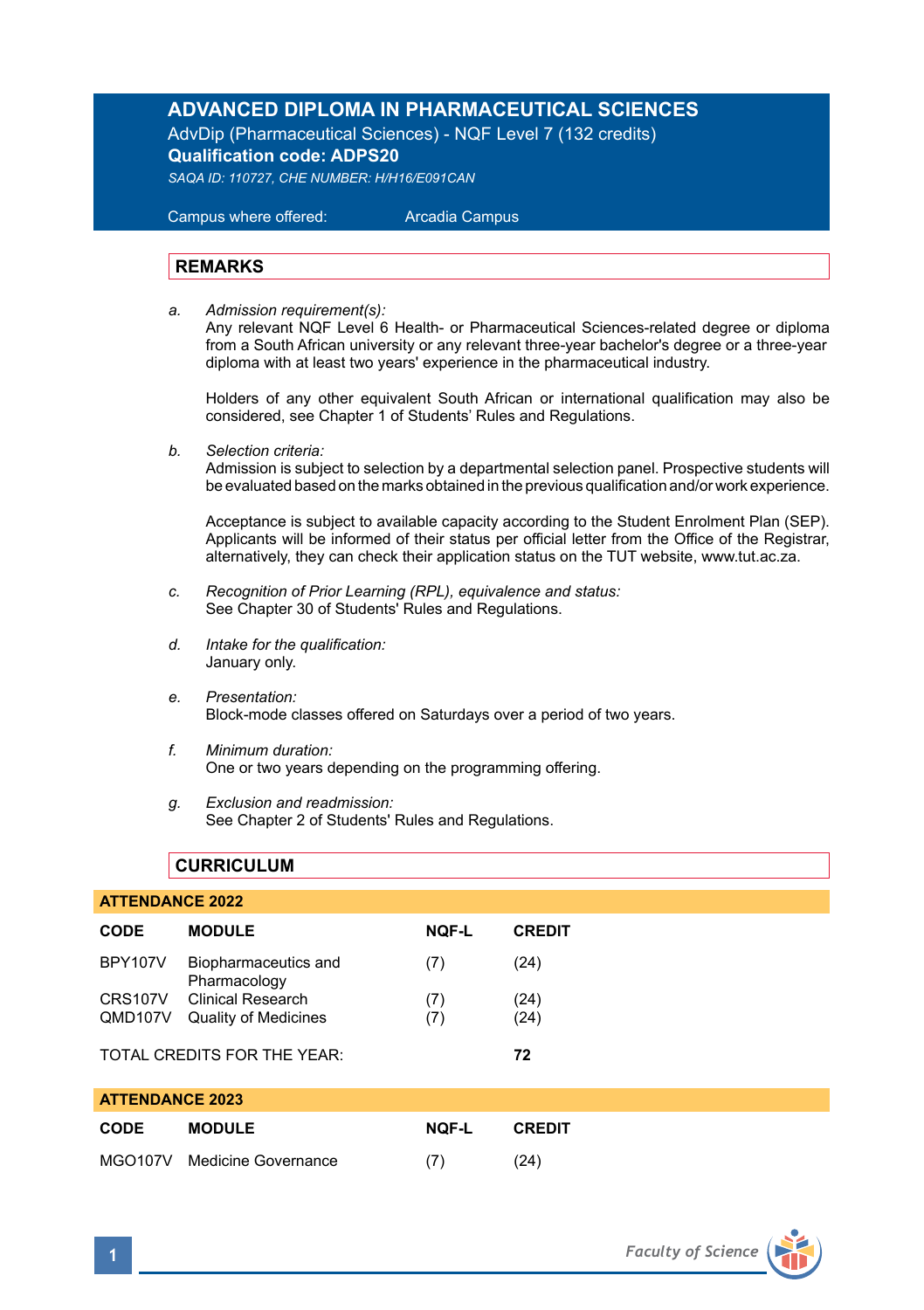|                                      | PHD107V Pharmaceutical Development<br>Process                       | (7) | (24) |
|--------------------------------------|---------------------------------------------------------------------|-----|------|
| <b>RPS107V</b>                       | Introduction to Research<br>Methodology: Pharmaceutical<br>Sciences | (7) | (12) |
|                                      | TOTAL CREDITS FOR THE YEAR:                                         |     | 60   |
| TOTAL CREDITS FOR THE QUALIFICATION: |                                                                     |     |      |

# **MODULE INFORMATION (OVERVIEW OF SYLLABUS)**

The syllabus content is subject to change to accommodate industry changes. Please note that a more detailed syllabus is available at the Department or in the study guide that is applicable to a particular module. At time of publication, the syllabus content was defined as follows:

#### **B**

#### **BIOPHARMACEUTICS AND PHARMACOLOGY (BPY107V) CONTINUOUS ASSESSMENT**  *(Module custodian: Department of Pharmaceutical Sciences)*

Physiology of the gastro-intestinal tract and drug absorption. Concept of drug bioavailability including routes of drug administration, physiology of the GIT and factors that affect bioavailability. Dosage regimens and routes of drug administration. An introduction to basic pharmacology. Drug disposition (absorption, distribution metabolism and excretion) in the body. Fundamental knowledge of drug pharmacokinetics, bioavailability and pharmacology as used in comparative bioavailability studies. Bioequivalence. Students will develop skills in determining bioavailability of drugs using in-vitro and in-vivo methods as well as using data from such studies to determine bio-equivalence. (Total notional time: 240 hours)

### **C**

# **CLINICAL RESEARCH (CRS107V) CONTINUOUS ASSESSMENT**

### *(Module custodian: Department of Pharmaceutical Sciences)*

The central areas of pre-clinical research and development, applying the key terms, concepts, facts, principles, rules and theories in pre-clinical research, clinical trial design in accordance with the ICH Guidelines with emphasis on controls in clinical trials. Clinical trial protocols and regulatory authority and independent ethics committee approval. Life cycle of a clinical trial. Ethical aspects of clinical trials. Good Clinical Practice. Good Laboratory Practice. (Total notional time: 240 hours)

#### **I**

# **INTRODUCTION TO RESEARCH METHODOLOGY: CONTINUOUS ASSESSMENT PHARMACEUTICAL SCIENCES (RPS107V)**

## *(Module custodian: Department of Pharmaceutical Sciences)*

The purpose of this module is to provide a student with detailed knowledge as well as an ability to apply and evaluate the key terms, concepts, facts, principles, rules and theories of research in the pharmaceutical sciences field. (Total notional time: 120 hours)

### **M**

# **MEDICINE GOVERNANCE (MGO107V) CONTINUOUS ASSESSMENT**

### *(Module custodian: Department of Pharmaceutical Sciences)*

The role of the pharmaceutical regulatory scientist, South African legislative process and key concepts in the process of law making; Key concepts of Medicines and Related Substances Act, 1965 (Act No. 101 of 1965); The Pharmacy Act, 1974 (Act No. 53 of 1974) consolidated); the international pharmaceutical arena and its impact on S.A. regulatory practice; the classification medicinal products and Complementary and Alternative Medicines (CAMs); Requirements for medicine registration in S.A.; the South African Common Technical Document (CTD) Guidelines as well as the South African Health Products Regulatory Authority (SAHPRA) post registration processes. (Total notional time: 240 hours)